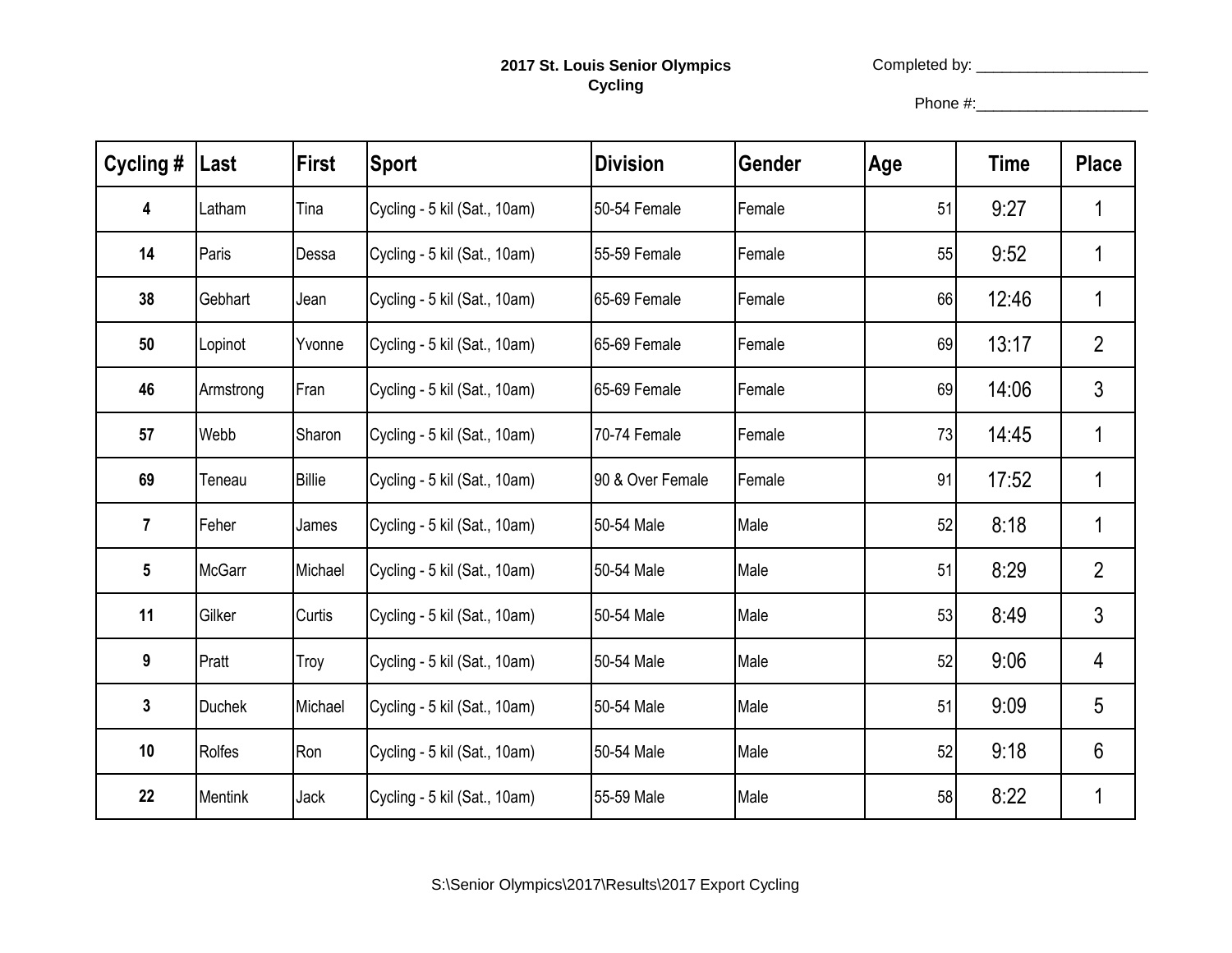## **2017 St. Louis Senior Olympics Cycling**

Completed by: \_\_\_\_\_\_\_\_\_\_\_\_\_\_\_\_\_\_\_\_

Phone #:\_\_\_\_\_\_\_\_\_\_\_\_\_\_\_\_\_\_\_\_

| 15 | Pratt       | Todd   | Cycling - 5 kil (Sat., 10am) | 55-59 Male | Male | 55 | 8:36  | $\overline{2}$ |
|----|-------------|--------|------------------------------|------------|------|----|-------|----------------|
| 23 | Cunningham  | Hugh   | Cycling - 5 kil (Sat., 10am) | 55-59 Male | Male | 59 | 9:12  | $\mathfrak{S}$ |
| 24 | Ravenscroft | Mark   | Cycling - 5 kil (Sat., 10am) | 55-59 Male | Male | 59 | 9:20  | 4              |
| 17 | kaminsky    | jason  | Cycling - 5 kil (Sat., 10am) | 55-59 Male | Male | 56 | 10:43 | 5              |
| 25 | Vagedes     | Joseph | Cycling - 5 kil (Sat., 10am) | 55-59 Male | Male | 59 | 12:06 | $6\phantom{1}$ |
| 29 | Crespi      | Tom    | Cycling - 5 kil (Sat., 10am) | 60-64 Male | Male | 61 | 9:04  | 1              |
| 30 | Roling      | Mark   | Cycling - 5 kil (Sat., 10am) | 60-64 Male | Male | 62 | 10:45 | $\overline{2}$ |
| 37 | castelli    | garry  | Cycling - 5 kil (Sat., 10am) | 65-69 Male | Male | 66 | 7:40  | 1              |
| 47 | Dean        | John   | Cycling - 5 kil (Sat., 10am) | 65-69 Male | Male | 69 | 9:12  | $\overline{2}$ |
| 36 | Rhodes      | Ted    | Cycling - 5 kil (Sat., 10am) | 65-69 Male | Male | 65 | 9:13  | 3              |
| 39 | Henry       | John   | Cycling - 5 kil (Sat., 10am) | 65-69 Male | Male | 66 | 10:47 | 4              |
| 41 | Cohen       | Stuart | Cycling - 5 kil (Sat., 10am) | 65-69 Male | Male | 67 | 11:37 | 5              |
| 52 | Boren       | Gary   | Cycling - 5 kil (Sat., 10am) | 70-74 Male | Male | 71 | 9:43  | 1              |
| 51 | rubin       | denny  | Cycling - 5 kil (Sat., 10am) | 70-74 Male | Male | 70 | 11:08 | $\overline{2}$ |
| 56 | Lopinot Jr  | Arthur | Cycling - 5 kil (Sat., 10am) | 70-74 Male | Male | 73 | 11:43 | $\mathfrak{Z}$ |